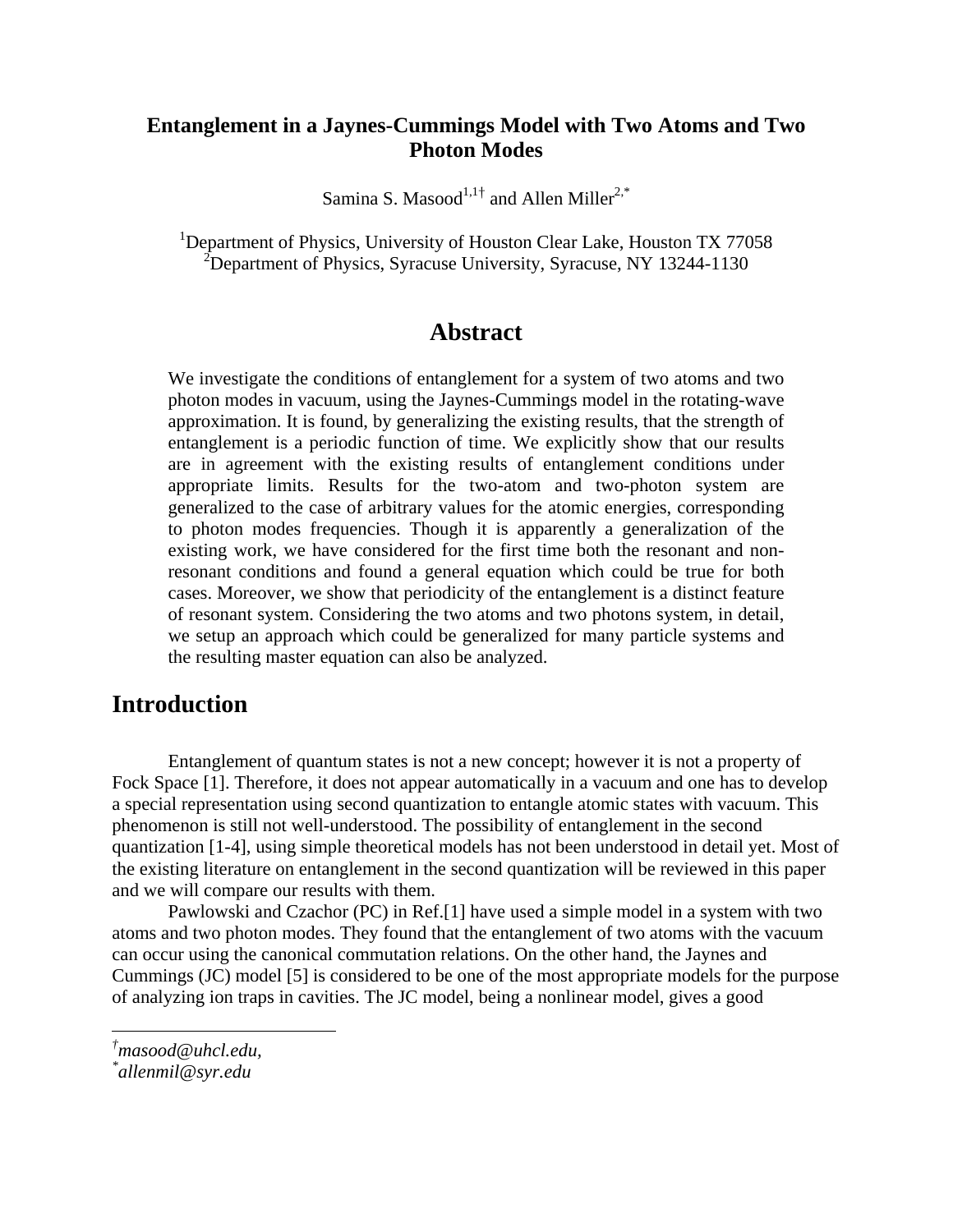theoretical tool to study ion trapping in a cavity using quantum electrodynamics. Hussin and Nieto (HN) in Ref.[6] have studied the JC model in the rotating wave approximation (RWA) to construct coherent quantum states using ladder operators. We use the same model in the same RWA to study entanglement of more than one atom with more than one modes of photon in vacuum. For this purpose we use a form of the JC Hamiltonian used by HN and several other researchers. The stationary states of the JC model in the RWA are given in Ref. [6]. The master equation for the cavity losses, using JC Hamiltonian *Hj* can be written as [7]

$$
\frac{d\rho_j}{dt}=-\frac{i}{\hbar}[H_{j,\cdot}\rho_j]+\gamma\bigg(a_j\rho_ja_j^\dagger-\frac{1}{2}a_j^\dagger a_j\rho_j-\frac{1}{2}\rho_ja_j^\dagger a_j\bigg),
$$

for system of j number of particles. In this paper we study a system with two atoms labeled A and B. We also use two distinct photon modes, labeled as A and B as well. Atom j interacts with mode j only.  $\rho_j$  is the density matrix of the atom-cavity system for the jth mode and jth atom. The factor  $\gamma$  in the second term is the rate of loss of photons from the cavity, due to imperfect reflectivity of the cavity mirrors.  $H_j$  is the JC Hamiltonian for the jth particle, given as:

$$
H_j = \hbar\omega_j (N_j + \frac{1}{2})I + \frac{1}{2}E_j \sigma_{zj} + \hbar\kappa_j (a_j^+ \sigma_{-j} + a_j \sigma_{+j}).
$$
\n(1)

I is the identity matrix. The Hamiltonian, Eq. (1), is identical to that used in Ref. [7], except that we have included the zero-point energy contribution to the photon energy.

In Eq. (1), each atom, ( $j = A$ , B for atoms A and B) has a ground state  $| \rightarrow j |$  and an excited



*[Figure 1: Absorption of a photon in an atom in a system of two atoms A&B and two photons in corresponding modes A&B. Atoms can go to an excited state due to the absorption of electron and come back to the ground state by emission of the corresponding mode photon.]* 

state  $|+|>j$  as shown in Figure 1. The atomic energy difference for atom i is  $E_j$ . The frequency of photon mode j is denoted as  $\omega_j$ . The strength of the interaction between atom j and mode j is  $\kappa_j$ .  $\sigma_{\pm}$  are the Pauli matrices in standard notation. The Pauli matrices act on the atomic states exactly as the Pauli matrices act on a spin one-half particle, with the lower row of the spinor representing the atom's ground state, and the upper row representing the excited state.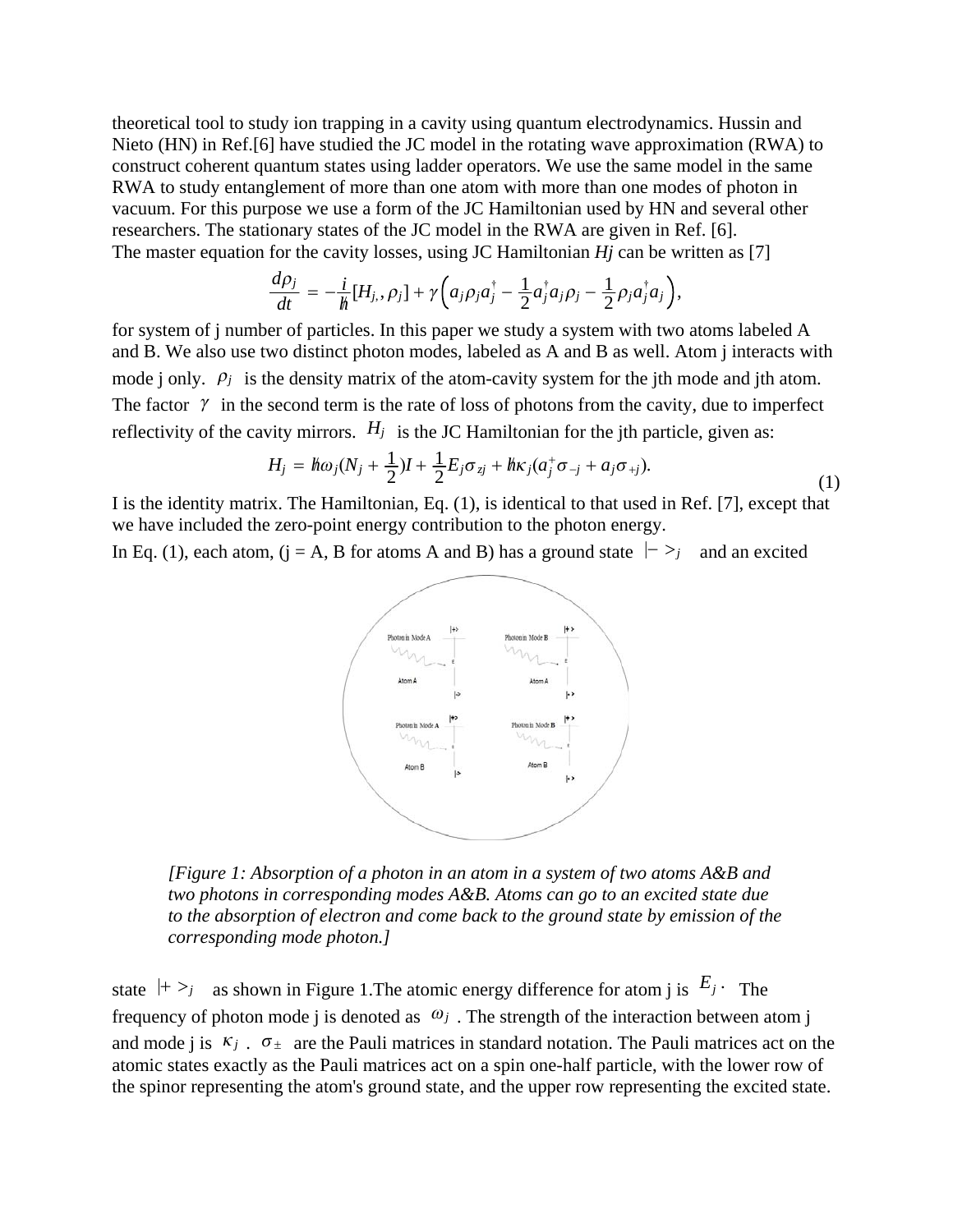We also adopt the usual definitions of the raising and lowering operators:  $\sigma_{+} = \sigma_{x} + i\sigma_{y}$  and  $\sigma_{-} = \sigma_{x} - i\sigma_{y}$ . The operators for the photon mode are defined in the usual way. The operator  $a_j$  is the destruction operator for photons in mode j. Also,  $N_j = a_j^{\dagger} a_j$  is the number operator for mode j. The choice for the zero of energy of atom j is taken to be midway between its ground state and excited state energies.

Moreover,

$$
\sigma_{-j} = |- >_{j} < +|_{j} \n\sigma_{+j} = |+ >_{j} < -|_{j} \n\sigma_{zj} = |+ >_{j} < +|_{j} - |->_{j} < -|_{j} \tag{2}
$$

The operator  $\sigma_{\vec{y}}$  acts on atomic states of atom j as the Pauli spin matrix in the z direction does, with the excited state considered as the 'up-spin state' and the ground spin state is taken as the `down-spin state'. Then the second term of Eq.(1) denotes the unperturbed atomic state energies.

The first term of Eq.(1) is the unperturbed photon energy  $h\omega_j$  of mode j.  $E_j$  is the change of atomic energy due to the absorption of a photon in mode j.

Our main goal is to study the probability of entanglement if a photon in mode A or B is absorbed or emitted by an atom in state  $|->$  or  $|+>$ , respectively. These atoms may or may not be identical. We shall specialize to the case of identical atoms later, for the sake of simplicity. We use a straightforward generalization of the Hamiltonian used by HN[6], extending it to a twoatom, two photon mode system. The complete Hamiltonian is a sum over  $j$  ( $j = A$ , B) of Eq. (1). We present our calculations of the stationary states in Section II. In Section III, we study the time evolution of quantum states. Section IV compares our results with those of PC. Finally, section V is devoted to the discussion of results and of possible technical applications.

## **STATIONARY STATES**

We start our calculations with the Hamiltonian of Eq. (1) for the system j,  $(i = A, B)$ , which represents the JC model in the RWA. Each photon mode j can cause a transition of atom j between its ground state  $\vert - \rangle$  and its excited state  $\vert + \rangle$  via the emission or absorption of a photon. It can be shown in a straight-forward way that the total number of excitations in the cavity-atom system is given by

$$
\mathcal{N}_j = a_j^+ a_j + \frac{\sigma_{zj}}{2} + \frac{1}{2} \tag{3}
$$

This is a constant of motion for the jth mode. From this, one can easily obtain the eigenvalues and eigenstates [7]. The Hamiltonian H for the two atoms, two modes problem can be written as

$$
H = H_A + H_B \tag{4}
$$

In writing Eq. (4), it is assumed that the two photon modes A and B are distinct. It can be noted that the model expressed by Eq.(4) could be extended to include an interaction between atom i and photon mode j for  $j \neq i$ . This would be a generalization of the problem studied in references 1 and 2. It is also worth-mentioning here that Eqs. (1) and (4) contain the unperturbed atom and mode energies ( first two terms of Eq.(1)), as well as the interactions. In the study of PC, the Hamiltonian includes only the interaction terms, the last term in our Eq.(1). Following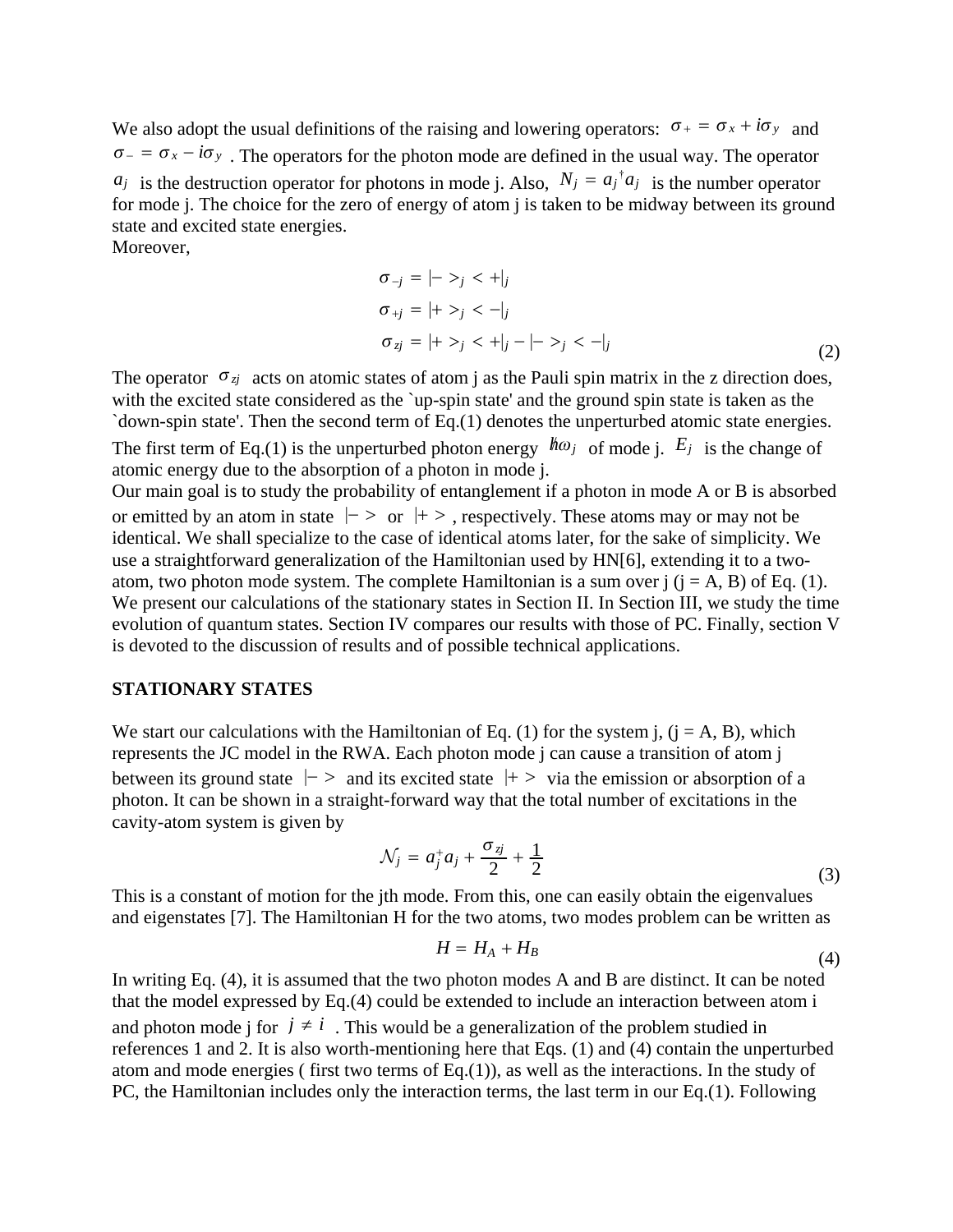HN [6], we introduce the dimensionless parameters  $\lambda_j$  and  $\epsilon_j$  by

$$
h\omega_j = E_j(1 + \varepsilon_j) \tag{5}
$$

and

$$
\lambda_j = \frac{\hbar \kappa_j}{E_j} \tag{6}
$$

The parameter  $\varepsilon_j$  is a  $\infty$  detuning parameter" in that it is a measure of the deviation of the photon energy  $h\omega_j$  from the atomic energy difference  $E_j$ . Then Eq.(1) can be rewritten as :

$$
H_{j} = (1 + \varepsilon_{j})E_{j}(N_{j} + \frac{1}{2}) + \frac{E_{j}\sigma_{ij}}{2} + \lambda_{j}E_{j}(a_{j}^{+}\sigma_{-j} + a_{j}\sigma_{+j})
$$
(7)

The lack of coupling between Hamiltonians  $H_A$  and  $H_B$  means that a complete set of stationary states of H can be formed from products of the stationary states of  $H_A$  and  $H_B$ . The ground state of  $H_j$  is simply

$$
|G \rangle_j = |0;->j \tag{8}
$$

where  $|0;->j$  denotes the state in which the photon state is the vacuum and atom j is in its ground state. Its energy is  $(E_G)$  *j* =  $\varepsilon_j E_j / 2$ .

The normalized excited states of  $H_j$  can be enumerated by n= 0, 1, 2, ..... They are

$$
|\psi_n^- >_j = (\cos \theta_{nj})|n; + \rangle_j - (\sin \theta_{nj})|n+1; - \rangle_j \tag{9}
$$

and also

$$
|\psi_n^+ >_j = (\sin \theta_{nj})|n; +>_j + (\cos \theta_{nj})|n+1; ->_j
$$
\n(10)

with energies

$$
E_{nj}^{\pm} = (1 + \varepsilon_j)(n+1)E_j \pm q_{nj}(n+1)E_j \tag{11}
$$

In equations (9) and (10),  $|n; \pm \rangle$  denotes the state with atom j in atomic state  $| \pm \rangle$  and with n photons in mode j. The angle  $\theta_{nj}$ , appearing in Eqs. (9) and (10) is defined by

$$
\cos \theta_{nj} = \sqrt{(q_{n+1,j} + \frac{\varepsilon_j}{2})/2q_{n+1,j}}
$$
 (12)

$$
\sin \theta_{nj} = \left(\frac{\lambda_j}{|\lambda_j|}\right) \sqrt{\left(q_{n+1,j} - \frac{\varepsilon_j}{2}\right) / 2q_{n+1,j}}
$$
\n(13)

Finally, *qn*,*j* is defined by

$$
q_{n,j} = \sqrt{\left(\frac{\varepsilon_j^2}{4}\right) + n\lambda_j^2} \tag{14}
$$

To write down a basis of stationary states for the full Hamiltonian H, we only need to take products of the stationary states of systems A and B. Then, the ground state of H is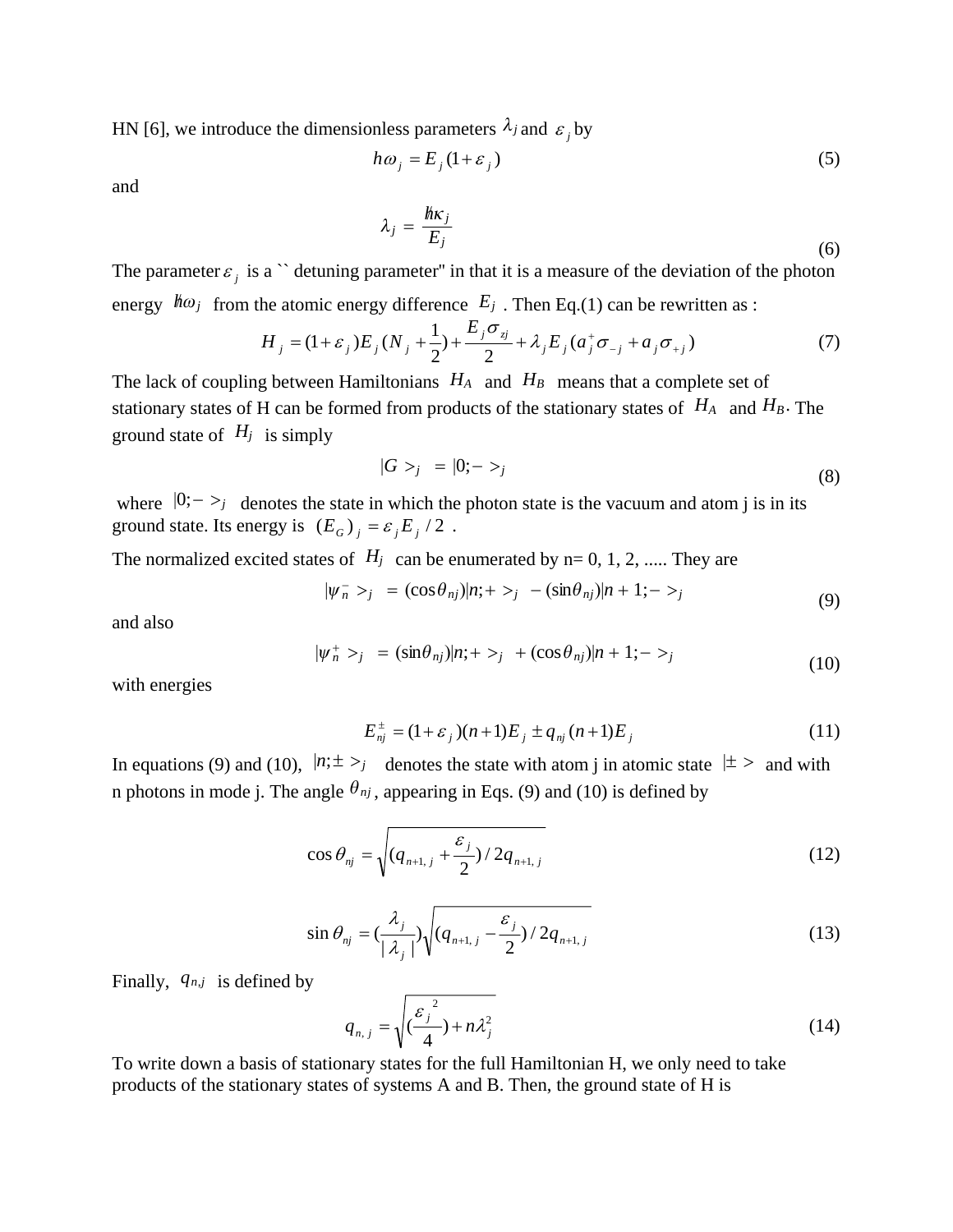$$
|G\rangle = |G\rangle_A |G\rangle_B
$$
  
= |0; - \rangle\_A |0; - \rangle\_B (15)

The excited states are

 *nA <sup>A</sup> G <sup>B</sup>* ,......................*a*  $|G >_A | \psi_{n(B)}^{\pm} >_B , \ldots \ldots \ldots \ldots \ldots (b)$ 

and

| | ,.......................( ) ( ) ( ) *c <sup>n</sup> <sup>A</sup> <sup>A</sup> <sup>n</sup> <sup>B</sup> <sup>B</sup>* (16)

with  $n(A)$  and  $n(B)$  each taking values  $0,1,2,...$  In Eq. (16c), all four choices of the signs + and - must be included. The problem studied by PC focuses on the vector space V spanned by the four states

$$
|\Phi_1 \rangle = |0;->_A |1;->_B |
$$
  
\n
$$
|\Phi_2 \rangle = |1;->_A |0;->_B |
$$
  
\n
$$
|\Phi_3 \rangle = |0;+>_A |0;->_B |
$$
  
\n
$$
|\Phi_4 \rangle = |0;->_A |0;+>_B |
$$
\n(17)

These four states of Eq.(17) are the tensor product of atomic ground states and excited states with known photon modes. These states can ultimately show entanglement. The study of PC considers the choice of the initial state  $(t=0)$  as

$$
|\psi_{\alpha} \rangle = \left(\frac{1}{\sqrt{2}}\right)(|\Phi_1 \rangle + |\Phi_2 \rangle) \tag{18}
$$

and the time development of  $|\psi_{\alpha}\rangle$  is analyzed. PC has studied the resonant case (  $\varepsilon = 0$  ). They have only employed the interaction term of the JC Hamiltonian (Eq.(1)). We have included the non-resonant case in the next section also.

#### **Time Evolution in JC Model**

#### **General Results**

Eqs.(15) and (16) give the stationary states for the system of two atoms and two photon modes. Inspection of this equation shows that the vector space V is also spanned by the following four stationary states:

$$
|\psi_1 \rangle = |G \rangle_A |\psi_0 \rangle_B
$$
  
\n
$$
|\psi_2 \rangle = |\psi_0 \rangle_A |G \rangle_B
$$
  
\n
$$
|\psi_3 \rangle = |G \rangle_A |\psi_0 \rangle_B
$$
  
\n
$$
|\psi_4 \rangle = |\psi_0 \rangle_A |G \rangle_B
$$
  
\n(19)

If the initial state is any state in V, its evolution is found by expansion of the initial state in the set  $|\psi_k\rangle$ , where k=1, 2, 3, and 4. If each term in the expension is multiplied by  $\exp{-iE_k t/\hbar}$ , (with  $E_k$  equal to the energy of  $|\psi_k\rangle$ ), we have the evolution of the initial state.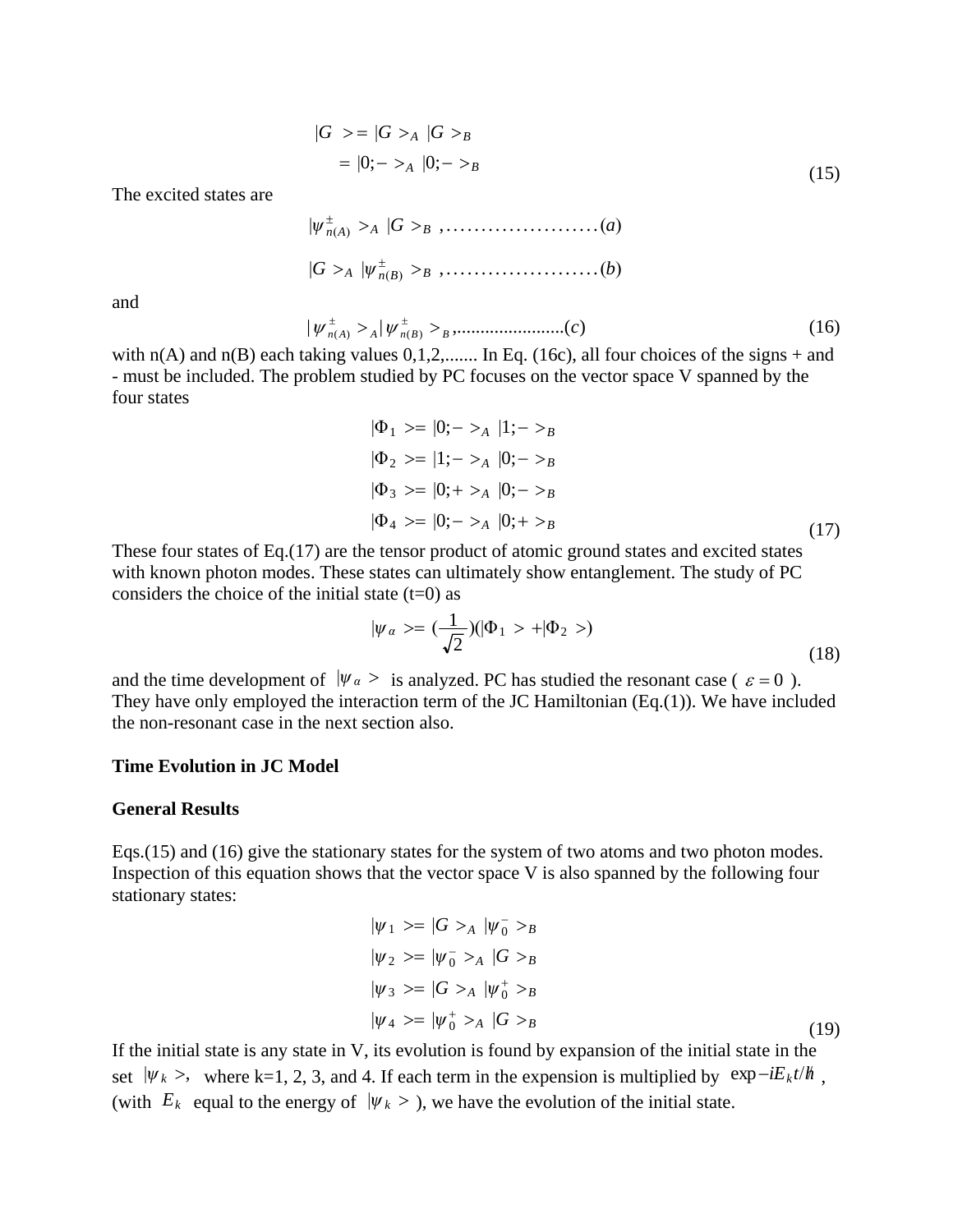The energies  $E_k$  can be obtained from Eq.(11) by adding the energies of systems A and B. The results are

$$
E_1 = E_{GA} + E_{OB}^- = \frac{\varepsilon_A E_A}{2} + (1 + \varepsilon_B) E_B - q_{OB} E_B
$$
  
\n
$$
E_2 = E_{GB} + E_{OA}^- = \frac{\varepsilon_B E_B}{2} + (1 + \varepsilon_A) E_A - q_{OA} E_A
$$
  
\n
$$
E_3 = E_{GA} + E_{OB}^+ = \frac{\varepsilon_A E_A}{2} + (1 + \varepsilon_B) E_B + q_{OB} E_B
$$
  
\n
$$
E_4 = E_{GB} + E_{OA}^+ = \frac{\varepsilon_B E_B}{2} + (1 + \varepsilon_A) E_A + q_{OA} E_A
$$
\n(20)

We now consider the case for which the initial state is given by Eq.  $(18)$ . The expansion of  $|\psi_{\alpha}\rangle$  in the states  $|\psi_{m}\rangle$  is

$$
|\psi_{\alpha}\rangle = \frac{1}{\sqrt{2}} \sum_{m=1}^{4} c_{m} |\psi_{m}\rangle
$$
 (21)

Where,

$$
c_1 = -\sin \theta_B; \dots \dots \dots \dots \dots (a)
$$
  
\n
$$
c_2 = -\sin \theta_A; \dots \dots \dots \dots \dots (b)
$$
  
\n
$$
c_3 = \cos \theta_B; \dots \dots \dots \dots \dots (c)
$$
  
\n
$$
c_4 = \cos \theta_A \dots \dots \dots \dots \dots (d)
$$
  
\n(22)

In Eq.(22),  $\theta_{0A}$  and  $\theta_{0B}$  are replaced by  $\theta_A$  and  $\theta_B$  respectively. If  $|\psi_{\alpha}\rangle$  in Eq.(19) is the full system state at time  $t=0$ , then its evolution is given by

$$
|\psi_{\alpha}(t)\rangle = \frac{1}{\sqrt{2}} \sum_{k=1}^{4} c_k \exp(-iE_k t/\hbar) |\psi_{k}\rangle
$$
\n(23)

Eq.(23) gives the general case of time evolution. We can study it particularly for our proposed system as a special case and discuss the pattern of superposition of wave functions.

#### **Special Case**

To analyze the time development, first consider the special case of  $\kappa_A = \kappa_B = \kappa$ ,  $E_A = E_B = E_{atom}$ , and  $\omega_A = \omega_B = \omega$ . Then,  $\varepsilon_A = \varepsilon_B = \varepsilon$ . It also should be noted that then the two photon modes have the same frequency. Since we have assumed that the two photon modes are distinct, the two polarization directions of the mode must be perpendicular. Also note that we are not necessarily at resonance, i.e.,  $\varepsilon$  is not necessarily equal to zero.

Continuing, for this special case, we also have  $q_A = q_B = q$  with

$$
q = \sqrt{\lambda^2 + \left(\frac{2}{4}\right)}
$$
 (24)

and  $\theta_A = \theta_B = \theta$  where  $\theta$  is given by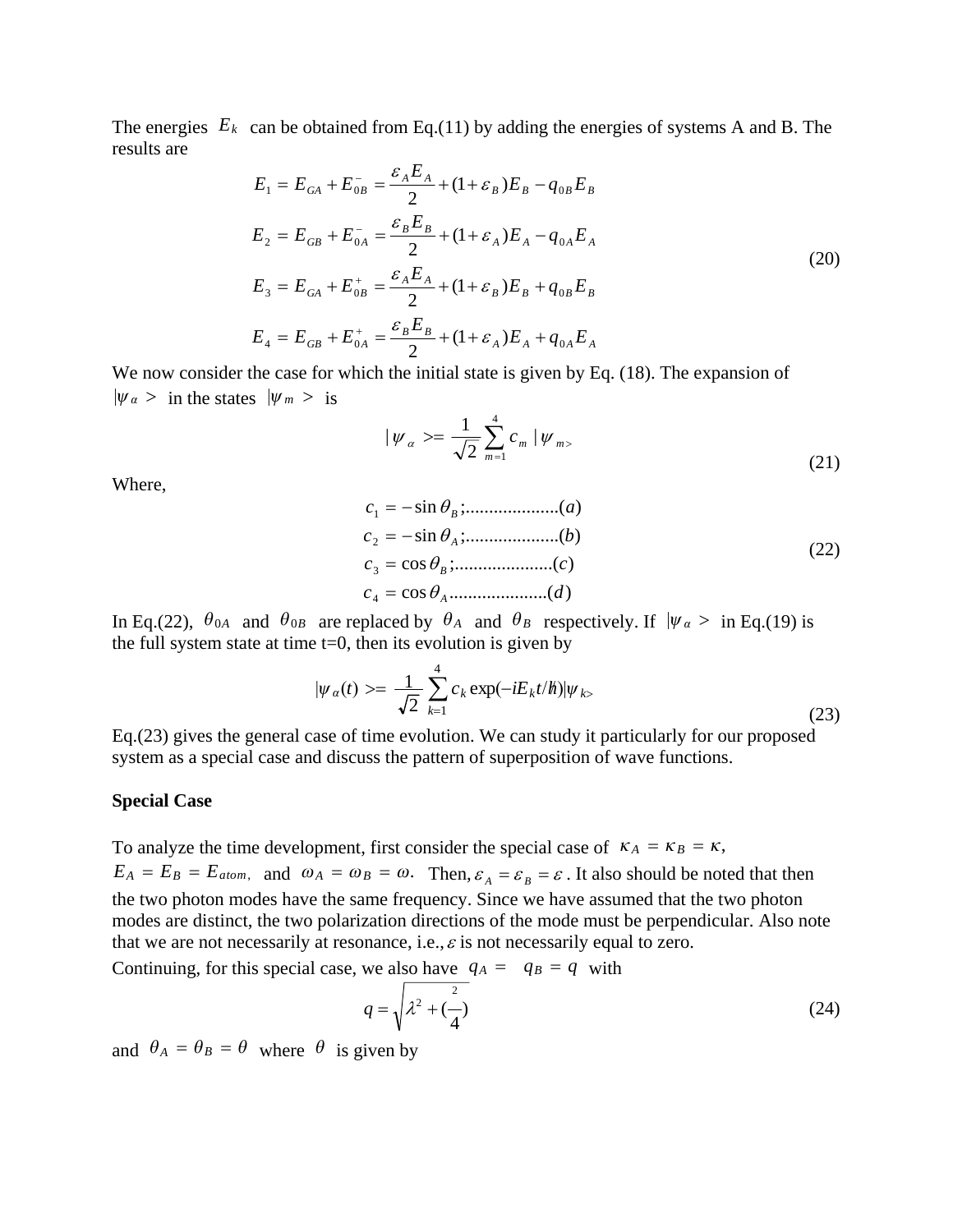$$
\cos \theta = \frac{1}{\sqrt{2}} \sqrt{1 + \left(\frac{\varepsilon}{2q}\right)}
$$
  

$$
\sin \theta = \frac{1}{\sqrt{2}} \frac{\lambda}{|\lambda|} \sqrt{1 - \left(\frac{\varepsilon}{2q}\right)}
$$
 (25)

The time evolution of state of the full system is then

$$
|\psi_{\alpha}(t)\rangle = \frac{1}{\sqrt{2}}\{-\sin\theta\exp(-iE_1t/\hbar)[|\psi_1\rangle + |\psi_2\rangle\} + \cos\theta\exp(-iE_3t/\hbar)[|\psi_3\rangle + |\psi_4\rangle\}
$$
(26)

To obtain Eq.(26), we have made use of the fact that  $E_2 = E_1$  and  $E_4 = E_3$ , for this special case. The values of  $E_1$  and  $E_3$  are

$$
E_1 = E_{atom} \left[ 1 + \frac{3}{2} \varepsilon - q \right],
$$
  
\n
$$
E_3 = E_{atom} \left[ 1 + \frac{3}{2} \varepsilon + q \right]
$$
\n(27)

 We have not yet assumed the resonant behavior, when the detuning parameter is taken to be zero.

### **Resonant Subcase** ( $\varepsilon = 0$ )

The evolution of  $|\psi_{\alpha}(t)\rangle$  is particularly simple for the subcase in which the detuning parameter  $\varepsilon = 0$ . Then, Eq. (25) yields

$$
\cos \theta = \frac{1}{\sqrt{2}};
$$
\n(28)

$$
\sin \theta = \frac{1}{\sqrt{2}} \frac{\lambda}{|\lambda|} \tag{29}
$$

Further, from Eq. (24),

$$
q = |\lambda|; \tag{30}
$$

$$
E_1 = E_{atom}[1 - |\lambda|];\tag{31}
$$

$$
E_3 = E_{atom}[1 + |\lambda|] \tag{32}
$$

Then, Eq.(26) simplifies to the result

$$
|\psi_{\alpha}(t)\rangle = \frac{1}{2}\exp(-iE_{atom}t/\hbar)\left\{-\frac{\lambda}{|\lambda|}e^{iE_{atom}|\lambda|t/\hbar}[\psi_{1}\rangle + |\psi_{2}\rangle] + e^{-iE_{atom}|\lambda|t/\hbar}[\psi_{3}\rangle + |\psi_{4}\rangle]\right\}
$$
(33)

To interpret the time changing nature of  $|\psi_{\alpha}(t)\rangle$ , we expand the two square brackets in Equation (30) in the basis  $|\Phi_k \rangle$ , k=1, 2, 3, 4. So, we can then write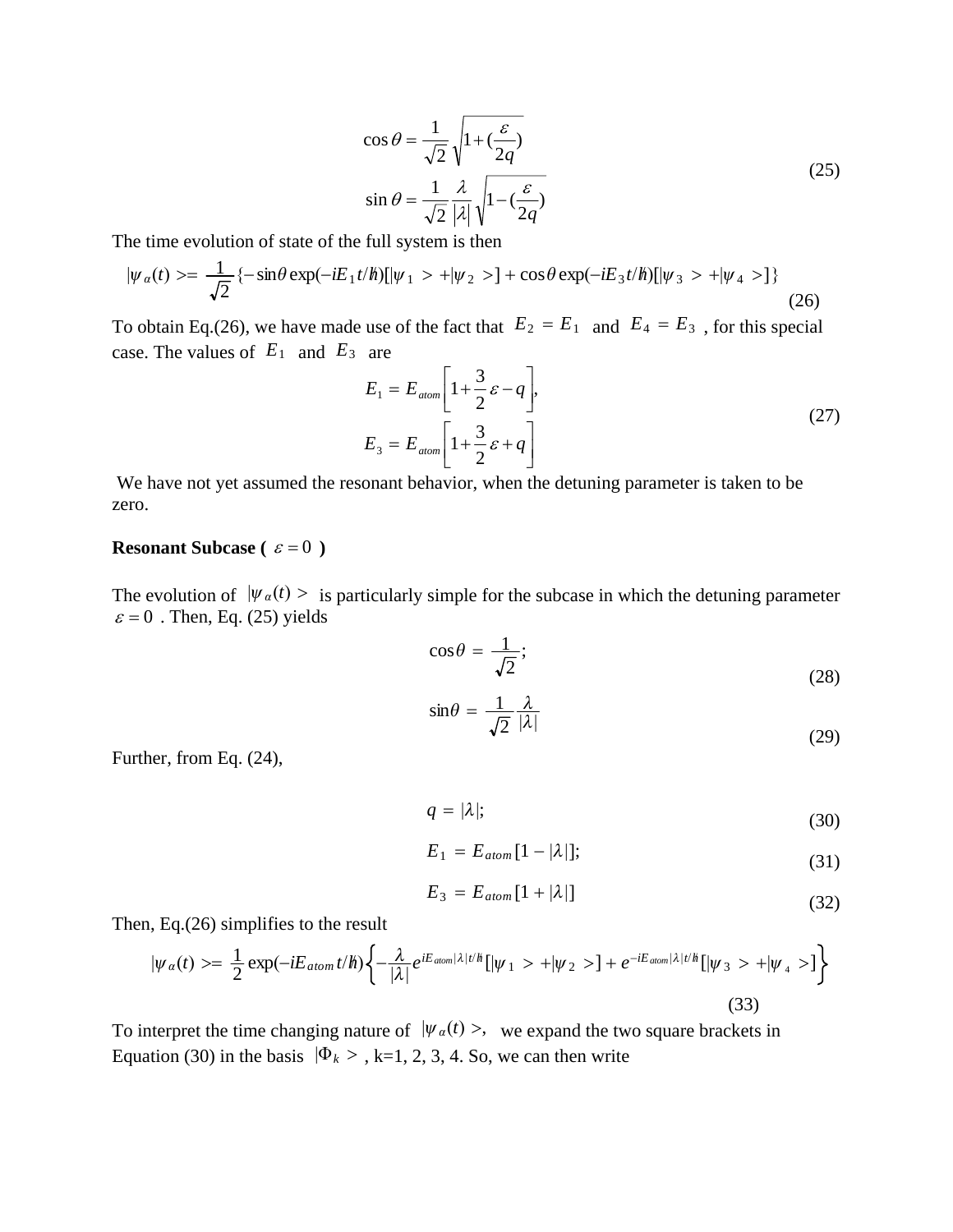$$
|\psi_1 \rangle + |\psi_2 \rangle = \sum_{k=1}^{4} f_k |\Phi_k \rangle \tag{34}
$$

with

*<sup>f</sup>* <sup>1</sup> *<sup>f</sup>* <sup>2</sup> <sup>1</sup> 2 .......................*a*; *<sup>f</sup>* <sup>3</sup> *<sup>f</sup>* <sup>4</sup> <sup>1</sup> 2 ..............................*b* (35)

Also

$$
|\psi_3\rangle + |\psi_4\rangle = \sum_{k=1}^4 g_k |\Phi_k\rangle \tag{36}
$$

with

$$
g_1 = g_2 = \frac{1}{\sqrt{2}}; \dots \dots \dots \dots \dots \dots \dots (a)
$$
  

$$
g_3 = g_4 = \frac{1}{\sqrt{2}} \frac{\lambda}{|\lambda|} \dots \dots \dots \dots \dots \dots (b)
$$
 (37)

Under these conditions, Eq. (33) can be simplified to be

$$
e^{iE_{atom}t/\hbar}|\psi_{\alpha}(t)\rangle = \frac{(|\Phi_1\rangle + |\Phi_2\rangle)}{2\sqrt{2}} \Big[e^{iE_{atom}|\lambda|t/\hbar} + e^{-iE_{atom}|\lambda|t/\hbar}\Big] -\frac{\lambda}{|\lambda|}\frac{|\Phi_3\rangle + |\Phi_4\rangle}{2\sqrt{2}} \Big[e^{iE_{atom}|\lambda|t/\hbar} - e^{-iE_{atom}|\lambda|t/\hbar}\Big]
$$
(38)

which can be represented in angular form as

$$
|\psi_{\alpha}(t)\rangle = \frac{e^{-iE_{atom}t/\hbar}}{\sqrt{2}}\left\{\cos\left(\frac{E_{atom}|\lambda|t}{\hbar}\right)(|\Phi_1\rangle + |\Phi_2\rangle) - i\sin\left(\frac{E_{atom}|\lambda|t}{\hbar}\right)\frac{\lambda}{|\lambda|}(|\Phi_3\rangle + |\Phi_4\rangle)\right\}
$$
(39)

Eq.(39) shows entangled states similar to those in Eq.(7) in PC. However, our result is more general as we have included the non-interacting part of the energy in our model. Moreover, our results could further be generalized to n-particle states also. Hence the Eq.(33) can still be further generalized for the case of nonzero detuning.

### **Non-Resonant Subcase** ( $\varepsilon \neq 0$ )

In general, the energies of the photon mode will not exactly match the energy difference between the atomic ground state and the atomic excited state. That is, there is some detuning and  $\epsilon \neq 0$ . Then it is straightforward to extend the results of Part C to allow detuning. The expansions shown in Eqs.(34) and (36) remain valid, but the coefficients f  $k$  and  $g k$  can be easily generalized to the results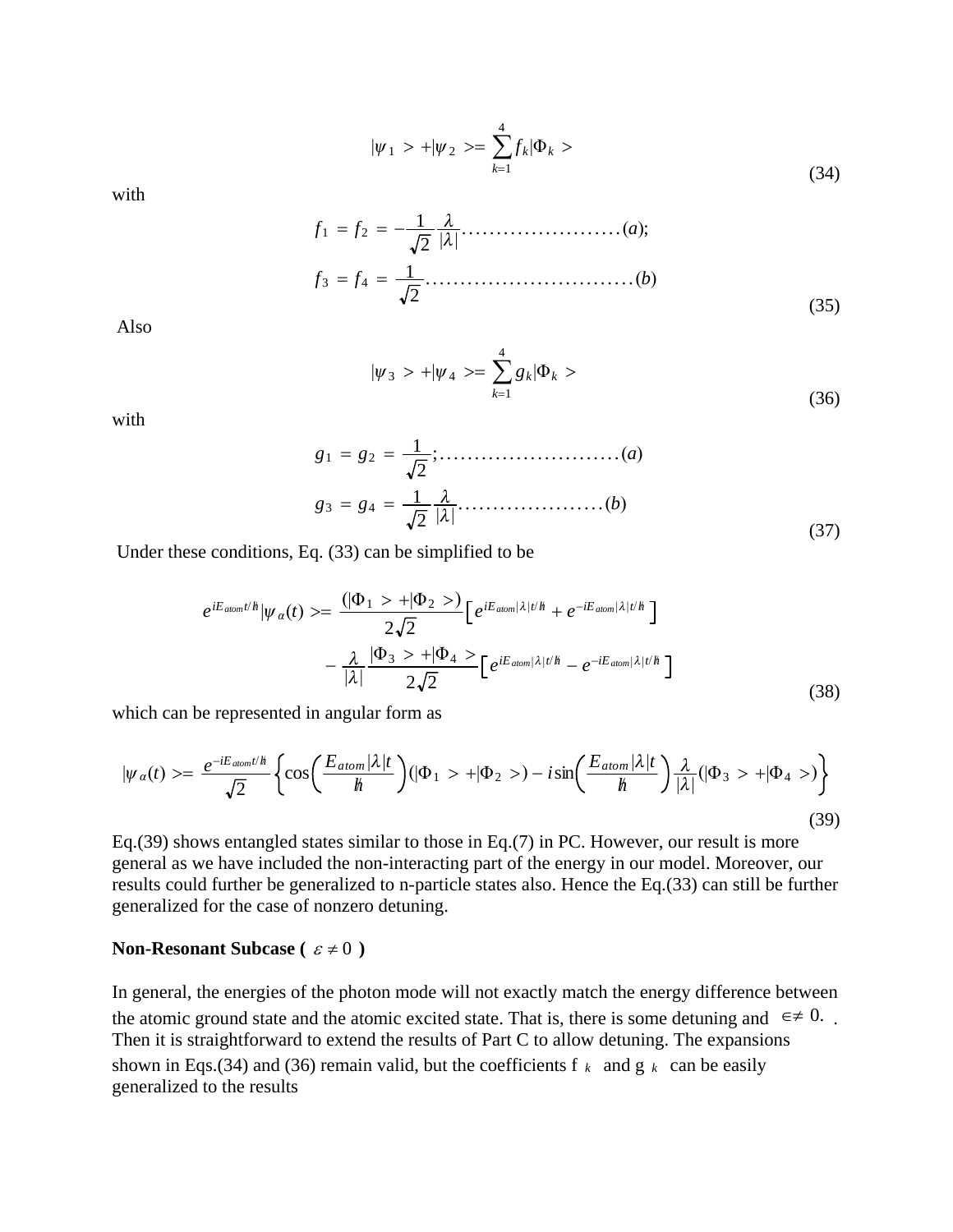$$
f_1 = f_2 = -\sin\theta; \qquad (a)
$$

$$
f_3 = f_4 = \cos \theta; \qquad (b) \tag{40}
$$

and

$$
g_1 = g_2 = \cos \theta; \qquad (a)
$$

$$
g_3 = g_4 = \sin \theta. \tag{41}
$$

Finally, Eq.(39) is replaced by the more general result

$$
|\psi_{\alpha}(t)\rangle = e^{-iE_{\text{atom}}^{t/h}} \{ F(q,\theta,t)|\psi_{\alpha}\rangle + G(q,\theta,t)|\psi_{\beta}\rangle \}. \tag{42}
$$

In Eq.(42), we have employed the definitions

$$
E_{atom} = E_{atom} (1 + \frac{3}{2} \varepsilon); \qquad (a)
$$
  
\n
$$
F(q, \theta, t) = \cos(qE_{atom}t/h) - i(\cos 2\theta)\sin(qE_{atom}t/h); \qquad (b)
$$
  
\n
$$
G(q, \theta, t) = -i(\sin 2\theta)\sin(qE_{atom}t/h). \qquad (c)
$$
\n(43)

Also note that

$$
|\psi_{\alpha}\rangle = |\psi_{\alpha}(0)\rangle = \frac{1}{\sqrt{2}} \{|\Phi_1\rangle + |\Phi_2\rangle\};
$$
\n(a)\n
$$
|\psi_{\beta}\rangle = \frac{1}{\sqrt{2}} \{|\Phi_3\rangle + |\Phi_4\rangle\}.
$$
\n(b)\n
$$
(44)
$$

In Section IV that follows, we will discuss the new effects present for entanglement exhibited by Eq.(42), as contrasted with the resonant case result of Eq.(39)

### **Comparison of PC Results with JC Model Results**

To compare the result of Eq.(39) with the results of PC, we compare their notation with ours with the following correspondence

$$
|0\rangle|-\rangle|-\rangle=|G\rangle
$$
\n
$$
a^{+} = \frac{1}{\sqrt{2}}(a_{A}^{+} + a_{B}^{+})
$$
\n
$$
(a^{+} | 0\rangle)|-\rangle|-\rangle = \frac{1}{\sqrt{2}}(|\Phi_{1}\rangle + |\Phi_{2}\rangle)
$$
\n
$$
|0\rangle|+\rangle|-\rangle=|\Phi_{3}\rangle
$$
\n
$$
|0\rangle|-\rangle|+\rangle=|\Phi_{4}\rangle
$$
\n
$$
(a^{+} | 0\rangle)
$$
\n
$$
|0\rangle|-\rangle|+\rangle=|\Phi_{4}\rangle
$$
\n
$$
(a^{+} | 0\rangle)
$$
\n
$$
|0\rangle|-\rangle|+\rangle=|\Phi_{4}\rangle
$$
\n
$$
(a^{+} | 0\rangle)
$$

In the study of PC, the authors set

$$
\lambda = 1 = \frac{E_{atom}}{h}
$$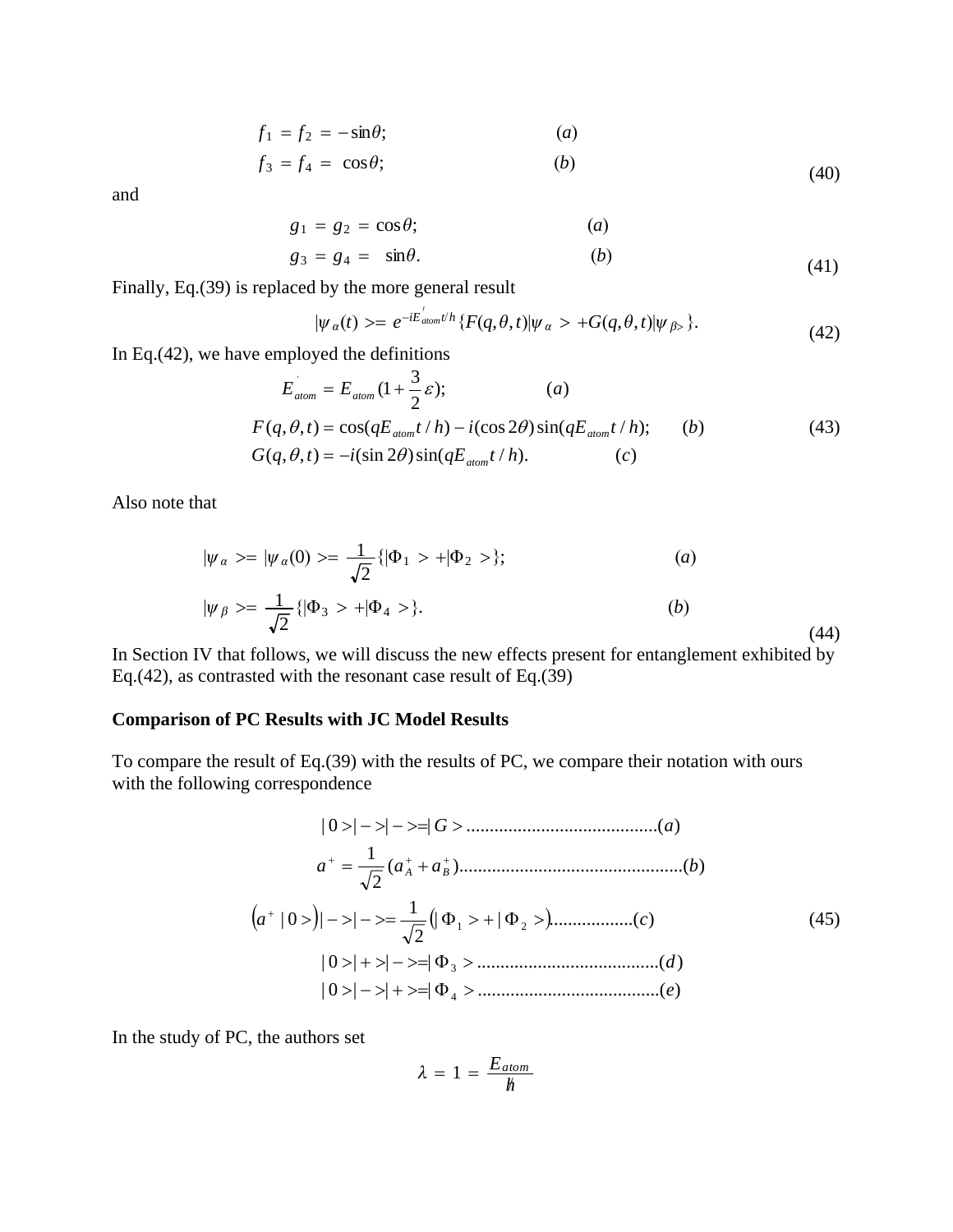Comparison shows agreement of our results with those of PC (for positive  $\lambda$ ) and with their equation (7). However, we can see that

(a) The oscillating factor  $e^{-iE_{atom}t/\hbar}$  of Eq.(39) is missing in Eq.(7) of PC. This is because they are assuming that the complete Hamiltonian includes the interaction term which couples the atom to the photon modes.

(b) Eq.(7) of PC does not contain the factor *-i* in the second term of our Eq.(39). However our results include PC's results as a special case.

We can bring agreement between the second term of Eq.(39) and the second term of Eq.(7) of PC by the following: Replace the excited state of atomic wave functions for both atoms that appear in the work of PC by  $-i\Phi_j$ <sup>+</sup> (PC). Here,  $\Phi_j$ <sup>+</sup> (PC) denotes the excited atomic wave functions as used by PC. (This replacement is simply a multiplication by a phase factor and hence is an equally valid representation of the excited states). It then follows that the second terms of our Eq.(39) and Eq.(7) of PC are now identical.

#### **Discussions**

We have studied entanglement in a two-atoms with two-photon modes system in the rotating wave approximation in the JC model [following HN], using the second quantization, as was used by PC. However, PC has studied only the resonant case ( $\varepsilon = 0$ ), which is deployed by Eq.(39). We use the Hamiltonian proposed by HN for JC model for the two-atom and twophoton system and the second quantization. At time  $t=0$ , only the first term of Eq.(39) is nonzero. At this time, both atoms are in their ground state (see Eq. (18)). However, at the later time  $t=t_0 = \frac{\pi}{2} (\frac{h}{|\lambda|E_{atom}})$ , only the second term is present. Now, the following entanglement statement can be deduced from Eqs. (17) and (33): If atom A is in a ground state, then we know, with certainty, that atom B is excited, and vice versa. In other words, it is impossible for both atoms to be in their ground states, at time  $t=t_0$ .

There is a periodic increase and decrease of the strength of the entanglement, as expressed by Eq.(39). The period for a full cycle is  $(T = \frac{2\pi h}{|\lambda|E_{atom}})$ . Now turn to the more general non-resonant case, expressed by Eq. (42), ( $\varepsilon \neq 0$ ). This highlights the interesting fact that the period of entanglement is a function of atomic energy. With the increase in atomic energy, the time period will decrease and vice a versa. The dimensionless parameter  $\lambda$  has a similar effect on the time period. However, since  $\lambda$  is a ratio between two types of energies, the main parameter can be considered as  $|\lambda|E_{atom}$ , that is inversely proportional to T and can control the time period of entanglement.

The statements in the preceding paragraphs are modified by noting that maximum entanglement occurs at time  $t = t_0 = (\frac{\pi h}{2qE_{atom}})$ . From Eq.(24),  $|\lambda| \le q$ , for  $\varepsilon \ne 0$ . Hence,  $t \le t_0$ , when  $\varepsilon \ne 0$ , maximum entanglement occurs more quickly than in the resonant case. The period of oscillation is now  $T = (\frac{2\pi h}{qE_{atom}})$ .

To summarize, we have studied the entanglement of two atoms and two photon states and its time evolution. However, we have entered into a model (Jaynes-Cummings) that can be extended to a larger collection of atoms in the presence of a larger number of photon modes.